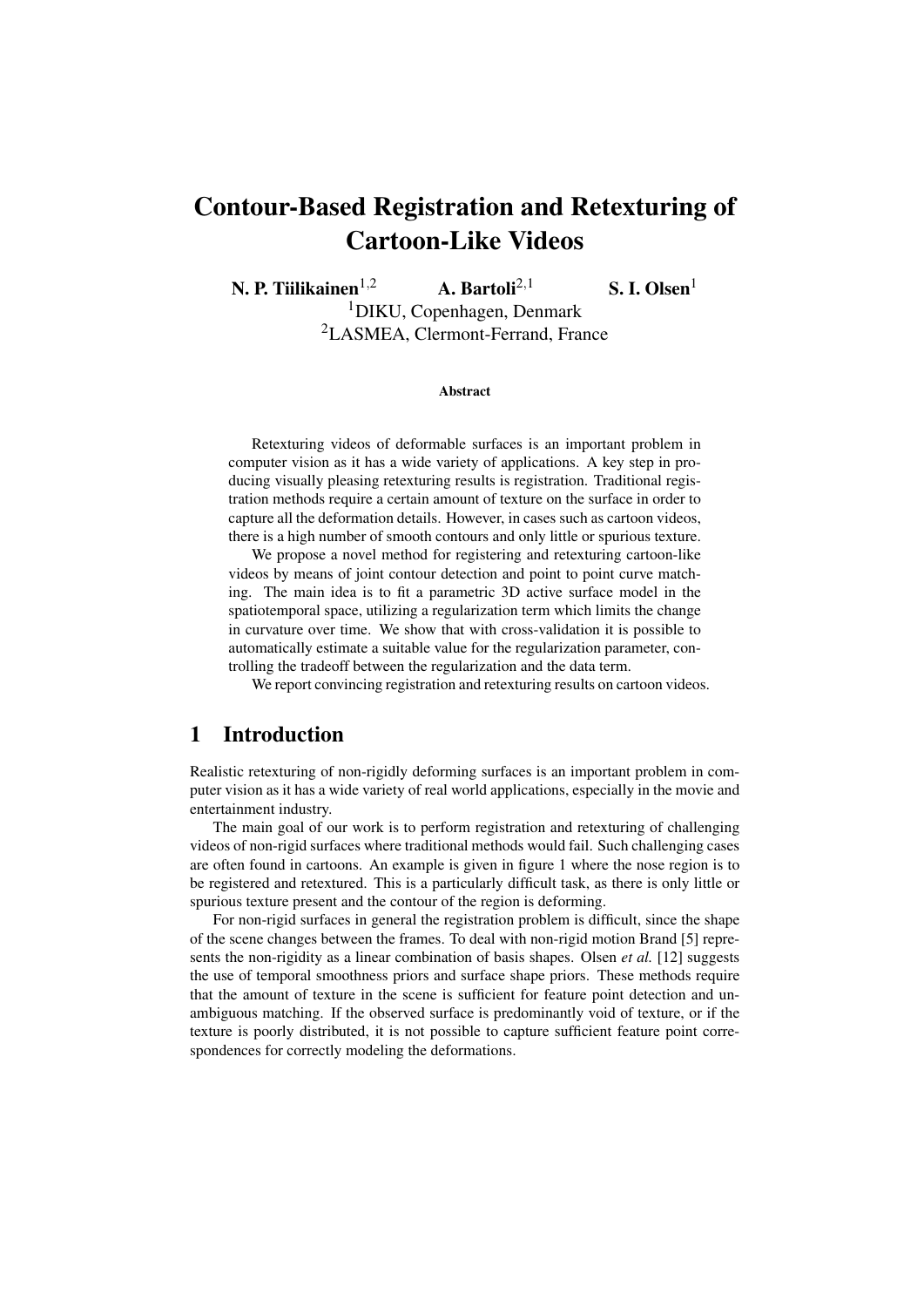

Figure 1: Image 1 and 2 from left: Two frames from a cartoon video showing deforming nose region and lack of texture. Image 3: One of the closed curves from the 3D active surface model seen encapsulating the deforming region. **Image 4:** The final retexturing.

Modeling the deformations of a sparsely textured surface has recently been investigated by Salzmann *et al.* [15]. However their approach requires that local deformation models are learned in advance.

The possibility of combining point trackers with contour trackers, to handle cases with sparse texture, has also been examined. In [1] Agarwala *et al.* uses a point tracker to track points lying on extracted contours, hereby aiding the creation of cartoon animations from real video footage. A drawback of the method by Agarwala *et al.* is that it requires hand editing of the extracted contour tracks. Bartoli *et al.* [4] takes both point and curve correspondences into account when capturing deformations. This approach partially redeems the requirement for a large number of point correspondences.

In some cases however it is not possible to capture enough point correspondences for the above mentioned method to work reliably. Such cases often arise in cartoons, where the amount of texture is limited and the number of corner points scarce. The two main contributions of this work are:

- First, §3, we present a method for registering videos relying solely on the presence of strong contours. The contour model is based on a 3D parametric active surface model. The standard active contour model was introduced by Kass *et al.* [9] and later extended to 3D [7, 11]. In our case the 3D active surface is a collection of closed curves, each lying in a separate image in the video, creating a tubular shaped surface spanning the spatiotemporal space. We introduce a novel regularization term to the energy functional of the 3D active surface that enables joint contour detection and point to point matching of the curves in the 3D active surface. We match the curves based on their spatial curvature as this is the only visually meaningful cue that is available. We assume that the region of interest is not subject to occlusions and deforms smoothly.
- Second, §4, we address one of the inherent problems with the active contour model: automatically choosing the value of the regularization parameter. The regularization parameter controls the tradeoff between the data and the regularization term. Often the value of this parameter is chosen based on empirical observations [2, 6, 13]. Instead we propose to automatically compute a suitable value for the regularization parameter by maximizing the predictivity of the 3D active surface using *k*-fold cross-validation.

The general idea of fitting active surfaces to videos for retexturing has been tried before by Collomosse *et al.* [8]. Though their use of homographies for mapping between regions limits, their method to the retexturing rigid objects.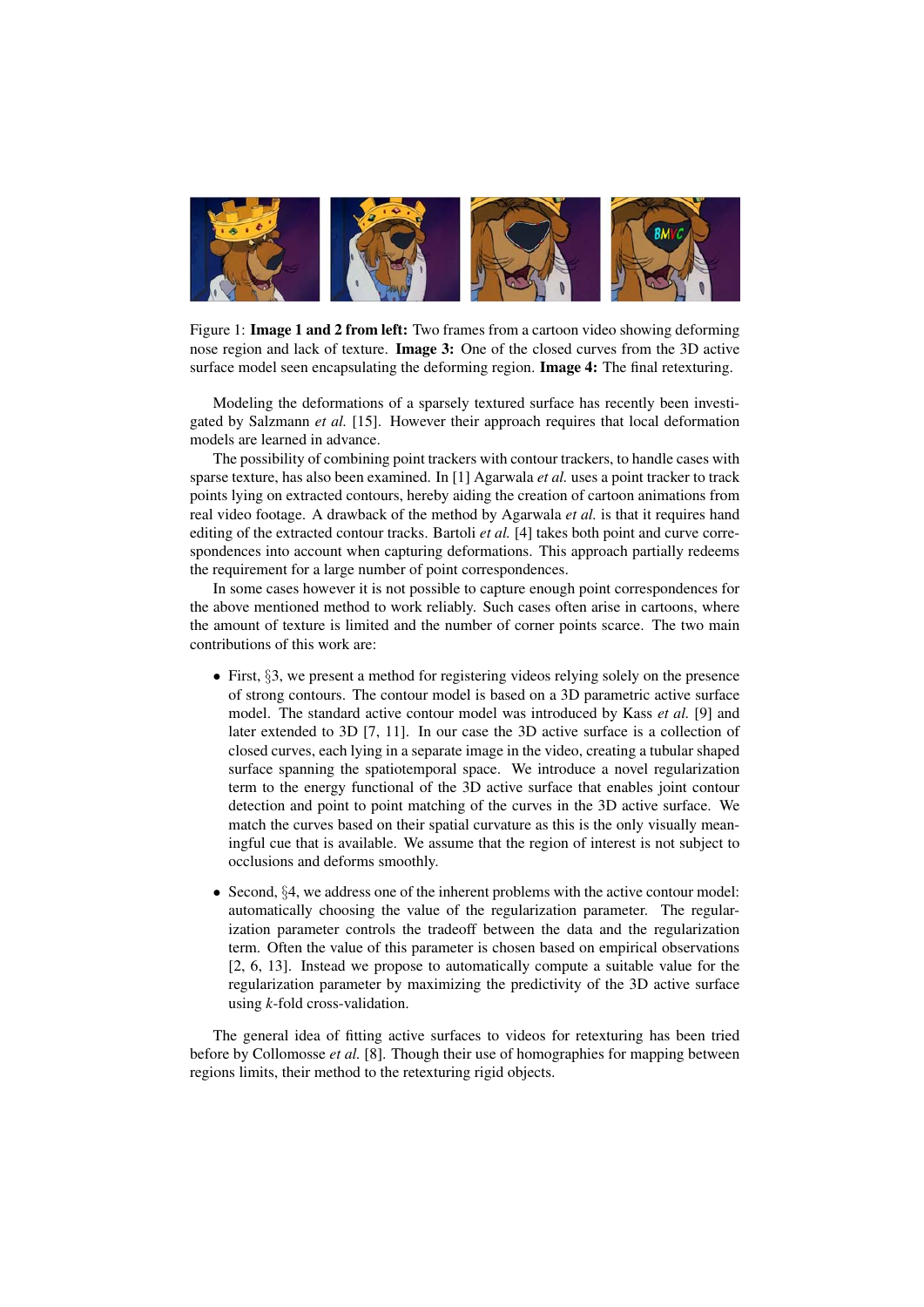In order to perform the final retexturing we retrieve a set of  $\mathbb{R}^2 \mapsto \mathbb{R}^2$  Thin-Plate Spline (TPS) warps between a selected reference frame and the remaining frames. The data points for computing the TPS warps are extracted from the curves in our 3D active surface by uniformly sampling each curve at the same interval.

Finally experimental results demonstrating our approach on several challenging datasets are reported in §6.

## 2 Preliminaries and Background

Notation. Matrices are written in sans-serif, *e.g.* A and vectors in bold fonts *e.g.* v. We denote matrix and vector transpose as  $A^T$  and  $v^T$  and matrix inverse as  $A^{-1}$ . The operator ∗ represents convolution, I is the identity matrix and kvk represents vector two-norm. Full and partial derivatives are written using Leibniz's notation.

#### 2.1 Active Contours

The traditional active contour is a parametric curve  $\mathbf{u}(s) = [x(s), y(s)]^T$ , defining an  $\Omega =$  $[0,1] \mapsto \mathbb{R}^2$  mapping. The curve seeks a position where the energy functional

$$
\mathcal{E}_{ac} = \int_{\Omega} \alpha(s) \left\| \frac{d\mathbf{u}(s)}{ds} \right\|^2 + \beta(s) \left\| \frac{d^2 \mathbf{u}(s)}{ds^2} \right\|^2 + \mathcal{P}(\mathbf{u}(s))ds \tag{1}
$$

is at a minimum. The curve is regularized by penalizing its first and second derivatives, which measure the tension and bending respectively. The influence of the regularization terms are controlled by the two regularization parameters  $\alpha(s)$  and  $\beta(s)$ . The data term is given by the potential function  $\mathscr P$  that is derived from the image, such that its minimum values correspond to desired image features. A potential that encourages the curve to be attracted to regions with high gradient values *i.e.* edges, is  $\mathscr{P} = -\|\nabla (G_{\sigma} * \mathscr{I})\|^2$  where  $\mathscr I$  is a grey scale input image and  $G_{\sigma}$  a gaussian with standard deviation  $\sigma$ .

The active contour model is also valid in 3D [7, 11]. In 3D the standard parametric active surface is given by  $\mathbf{w}(s,r) = [x(s,r), y(s,r), z(s,r)]^\mathsf{T}$  and defines a  $T \times \Omega = [0,1] \times$  $[0,1] \mapsto \mathbb{R}^3$  mapping. The potential function can either be based on true 3D image data such as medical image data [7], or composed from a series of 2D images stacked together to create a volume of 3D data. The standard 3D active surface is regularized through its first and second partial derivatives.

In both the 2D and 3D case the energy functional can be minimized in the variational framework by deriving the associated Euler-Lagrange equation, and applying an iterative gradient descent scheme. The energy functional is however not convex, and the initial solution should therefore lie close to the desired solution.

## 3 Joint Contour Detection and Point to Point Curve Matching

Active contours in 3D have previously been applied to segment moving objects in image sequences [8]. This can be seen as a batch processing approach to tracking, since a curve is fitted to all the frames simultaneously. One of the benefits of this approach, as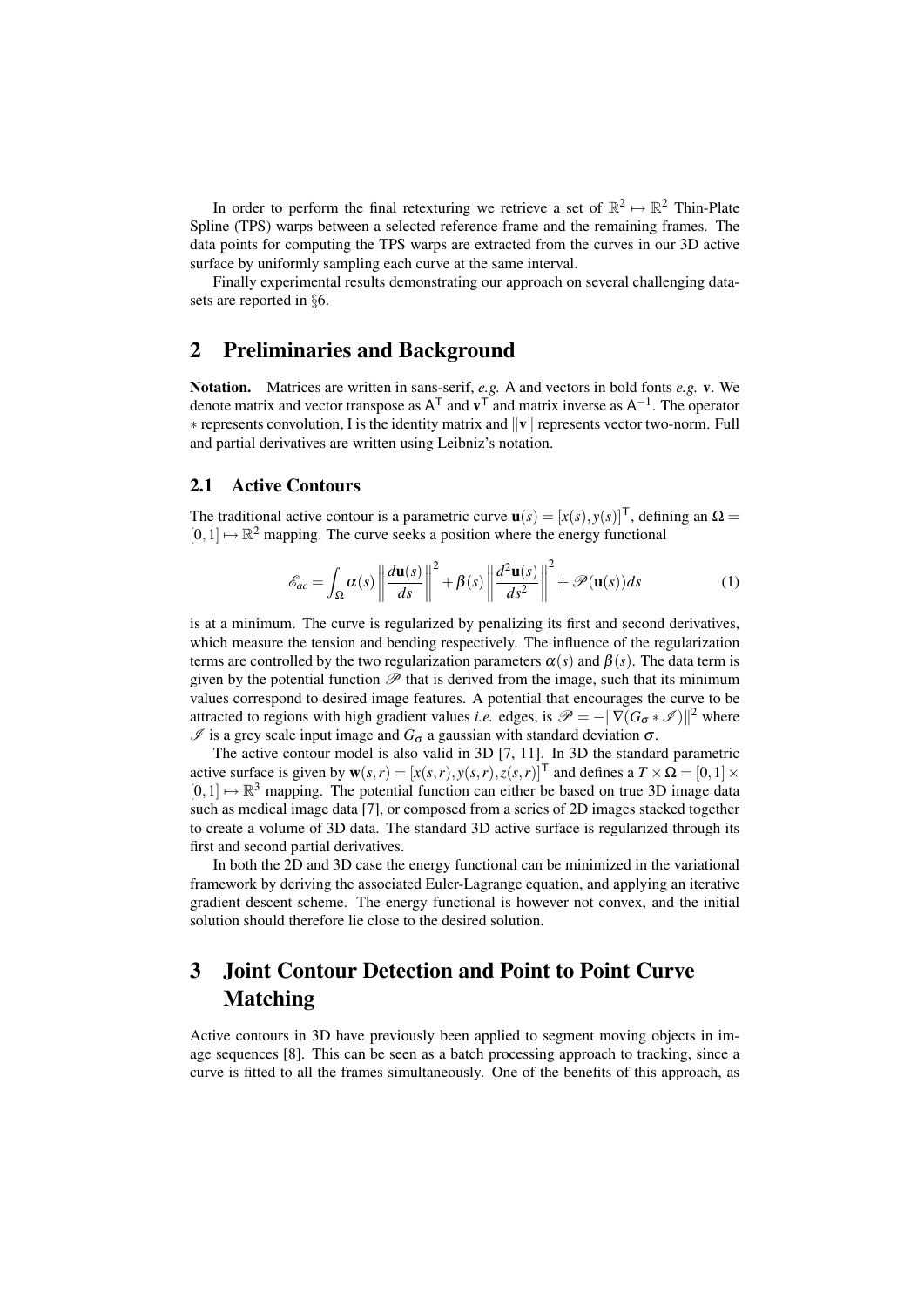opposed to the usual frame by frame tracking approach is that a higher degree of temporal consistency is possible. Our method is based on the same batch processing approach. However, instead of employing the usual regularization terms that penalize the first and second derivatives, we wish to penalize changes in curvature between frames. This is motivated by the fact that the curvature is a visually important cue for distinguishing different parts of a contour, and in our case it is the only cue we have.

#### 3.1 The Proposed 3D Active Surface Model

The discrete time parametric surface  $\mathbf{v}(s,t) = [x(s,t), y(s,t), t]^T$  is represented by a sequence of closed planar curves, one for each value of the discrete temporal variable *t i.e.*, one curve in each frame. The third component of the parametric surface has been replaced by the discrete temporal variable *t*. This limits the deformation of the surface to two dimensions, fixing the curves of the surface to their respective frames. The surface topology is therefore that of an open ended cylinder spanning the spatiotemporal space.

The energy functional we propose is written as

$$
\mathcal{E}_{as} = \int_{T} \int_{\Omega} 3\lambda \left\| \frac{\partial}{\partial t} \left( \frac{\partial^{2} \mathbf{v}(s, t)}{\partial s^{2}} \right) \right\|^{2} + (1 - \lambda) \mathcal{P}(\mathbf{v}(s, t)) ds dt \tag{2}
$$

where  $\lambda \in [0,1]$  is the regularization parameter controlling the tradeoff between the regularization term and the potential function, and  $\mathcal{P}(\mathbf{v}(s,t))$  is the value of the potential function at position  $\mathbf{v}(s,t)$ . The potential function is a 3D volume composed by stacking a series of 2D images.

The regularization term, that is the first term in equation (2), is a third order mixed derivative. The inner part of the mixed derivative is a second order derivative measuring curvature, as in the classical active contour formulation of (1). The outer part is a first order derivative over *t*, enabling us to quantify the difference in spatial curvature along the temporal dimension. When the energy functional is minimized the regularization term penalizes pointwise curvature changes. Therefore, if one of the curves in the surface has high curvature at a specific point, then the curves in the previous and subsequent frames will try to position themselves such that the difference in curvature for this point is minimized. This of course holds for every point along the individual curves of the surface. As a consequence the parametrization of the curves is altered into being perceptually consistent.

By only penalizing the curvature difference over the temporal domain we also decouple the overall motion of the object from its local deformations.

To regulate the influence of each term in the energy functional we have the regularization parameter  $\lambda$ . Large values of  $\lambda$  causes the model to be dominated by the regularization term, forcing the curves in the surface to all have the same curvature in each point. Low values of  $\lambda$  however leads to the potential function being dominant. If the potential function is largely dominant, then we loose the desired property that the regularization term enforces. This also results in the surface not moving at all in parts where the potential function is non-existent.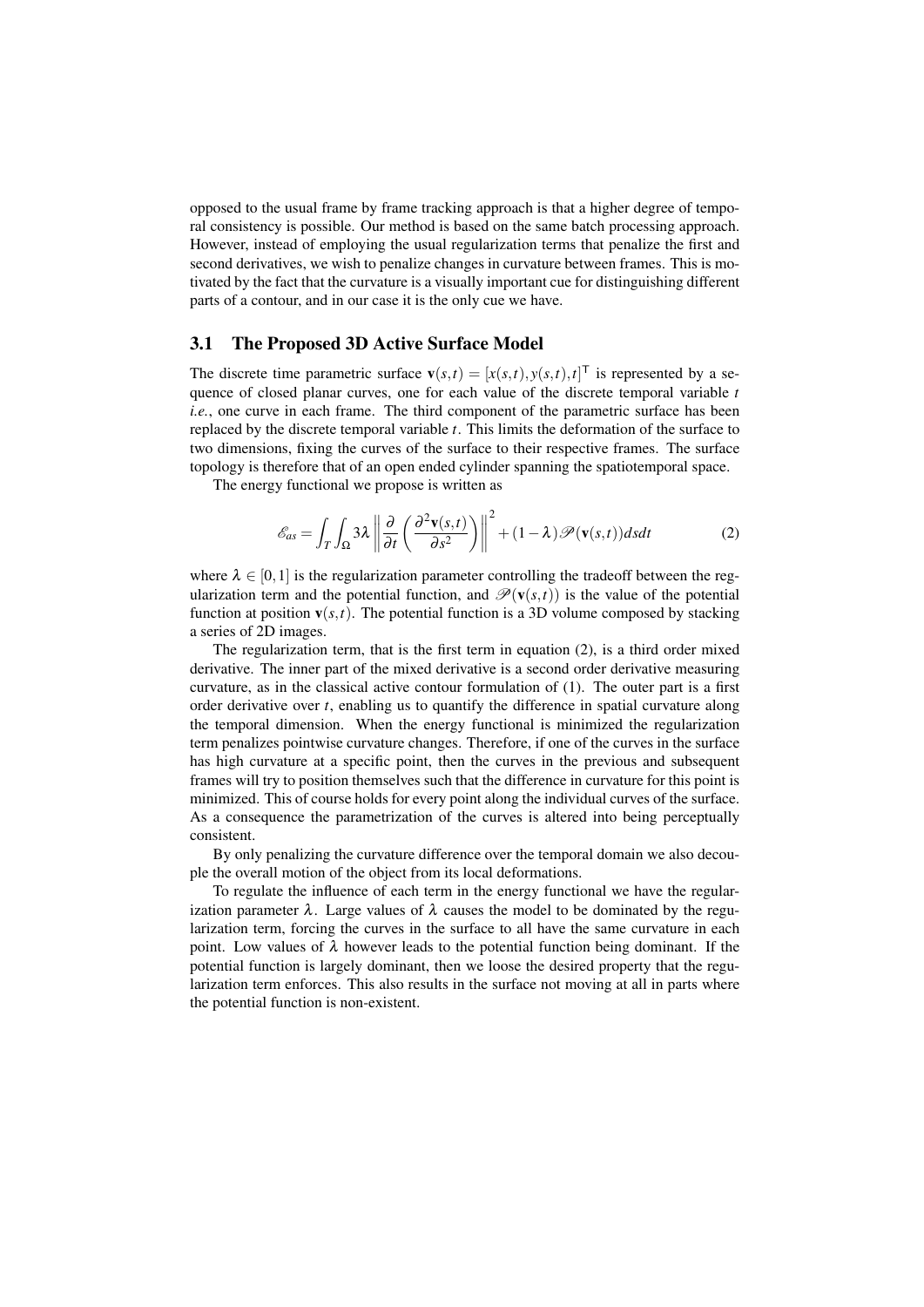#### 3.2 Computing the Potential Function

The data term of the energy functional is given by the potential function  $\mathscr{P}$ . As the input images we are dealing with originate from cartoon clips, it is clear that a good potential can be achieved from exploiting the color information. Color segmentation is done in RGB vector space by first letting the user select a sample region in the first image and then applying the Mahalanobis distance as a similarity measure for all the pixels in all images. Often however, the segmented images contain noise *i.e.* segments that do not belong to the sample region. We remove the noise by requiring that there is an overlap between the segmented region in adjacent frames. With the noise removed we are left with a single segment in each image. We set  $\mathcal{P}_t = -\|\nabla(G_{\sigma} * \mathcal{I}_t)\|^2$  for  $t = \{1, ..., T\}$ where *T* is the number of frames and  $\mathcal{I}_t$  is the segmented binary image for frame *t*. The resulting 3D potential function  $\mathscr P$  is normalized to lie in the range  $[-1,0]$ .

The placement of the curves making up the initial 3D active surface is computed from the segmented binary images  $\mathcal{I}_t$ . A circular curve is placed around the segmented region in each binary image. These curves are then connected temporally to form an initial tubular shaped 3D active surface.

#### 3.3 Minimizing the Energy Functional

To find a local minimum of the energy functional in (2) the Euler-Lagrange equation is first derived by means of variational calculus [14]. The derived Euler-Lagrange equation has the form

$$
-6\lambda \frac{\partial^6 \mathbf{v}(s,t)}{\partial t^2 \partial s^4} + (1 - \lambda) \nabla \mathcal{P}(\mathbf{v}(s,t)) = \mathbf{0}.
$$
 (3)

If the derivatives are approximated by finite differences, the Euler-Lagrange equation can be solved in a manner similar to that of the traditional active contour [9]. Let the vector v contain all the values of  $[x(s,t), y(s,t)]$  at the discrete nodal points of the surface, and let  $f(v)$  be the vector containing the corresponding values of  $\nabla \mathcal{P}(v(s,t))$ . This enables us to write equation (3) in the more convenient matrix form

$$
Av + f(v) = 0 \tag{4}
$$

where A is a block diagonal symmetric positive definite matrix. This matrix contains all the coefficients given by  $\lambda$ . The matrix system is solved iteratively with a gradient descent scheme, taking explicit Euler steps for the potential function and implicit Euler steps for the coefficient matrix. Let *i* be the evolution index and  $\delta$  the gradient descent step size. The gradient descent scheme is then expressed as

$$
\mathbf{v}^{i+1} = \mathbf{v}^i - \delta(\mathbf{A}\mathbf{v}^{i+1} + \mathbf{f}(\mathbf{v}^i))
$$
\n(5)

isolating the unknown  $v^{i+1}$  terms on the left leads to the iterative evolution equation

$$
\mathbf{v}^{i+1} = (\mathbf{A} + (1/\delta)\mathbf{I})^{-1}((1/\delta)\mathbf{v}^i - \mathbf{f}(\mathbf{v}^i)).
$$
 (6)

The solution is assumed to converge when  $\|\mathbf{v}^{k+1} - \mathbf{v}^{k}\|/n$  is below a given threshold, where *n* is the total number of nodal points.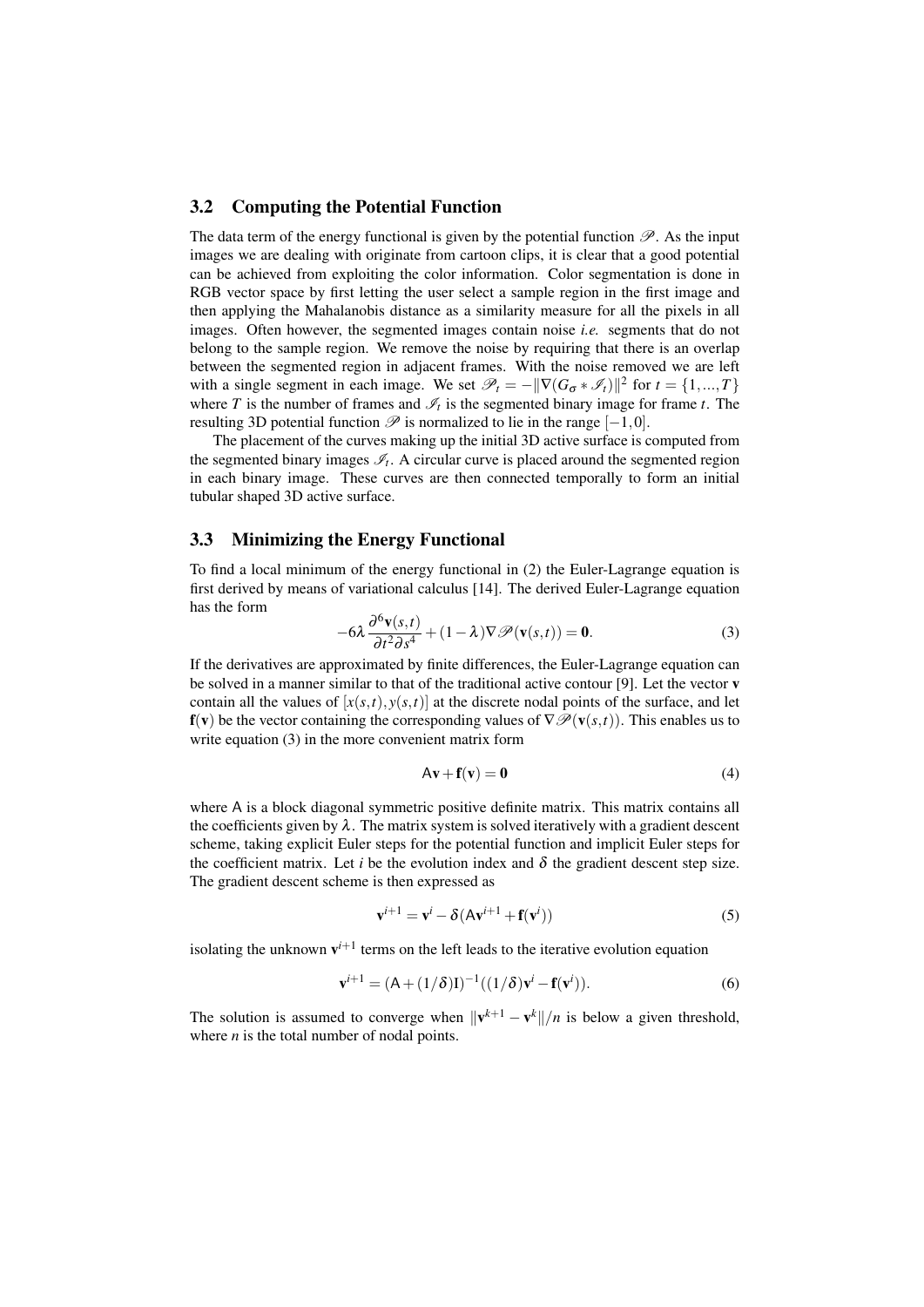## 4 Estimating λ With *k*-fold Cross-Validation

In [10] Lai and Chin suggest a local minimax approach to automatically estimating the regularization parameter. Their method is however not directly applicable to our case since they use a discrete energy algorithm as in [2].

Instead of manually tuning the regularization weight  $\lambda$  we propose to find a sensible value by employing *k*-fold cross-validation. Cross-validation has shown promising results in the estimation of regularization weights for TPS warps [4, 3]. We point out that trying to minimize the energy functional (2) over the regularization parameter would not make sense as the trivial solution  $\lambda = 0$  would always be selected. Instead we maximize the predictivity of the model over  $\lambda$ . We choose *k*-fold cross-validation over leave one out cross-validation to reduce the computational expense.

To compute the *k*-fold cross-validation error we first partition the data *i.e.*, the potential function images, into *k* groups of equal size. We set  $k = 10$ , so for instance if we have 50 frames then each group contains 5 frames. Next the model is trained on *k* −1 groups and then evaluated on the remaining group. When we remove a group we do not simply remove the potential function frames. Instead the removed potential function frames are replaced with empty frames. This means that the evolution of the surface is governed only by the regularization term in the held out frames. Once the 3D active surface converges we measure how well the surface predicts the potential function data in the missing frames. This process is repeated for all *k* possible choices for the held out group and the error from the *k* runs is averaged. We choose the parameter  $\lambda$  for which the error is at a minimum. In practice we apply a heuristic combining parabolic interpolation with golden section search to find the minimum of the cross-validation error function within the bounds  $[0,1]$ .

The experimental results in section 6 show that a suitable value for  $\lambda$  is found.

## 5 Implementation Details

To obtain a set of TPS warps that describe the deformations, the curve in the reference frame is uniformly sampled at some of the discrete nodal points. The corresponding nodal points in the remaining frames are then simply extracted from the remaining curves in the 3D active surface. This is possible since the parametrization is perceptually consistent

In this manner we obtain a set of *J* corresponding points  $\mathbf{p}_j \leftrightarrow \mathbf{p}'_j$  for each frame. The TPS warps are computed on the basis of these points using the method described in [3]. This method is chosen as it also automatically computes a suitable value for the external smoothing parameter of the TPS compound cost function.

In order to do the initial retexturing of the reference frame, we let the user click 4 points and then compute the homography between these 4 points and the tattoo image that is to be pasted into the video. The tattoo is pasted onto the reference frame by means of the computed homography. Since the homography represents a projective mapping, the reference frame should be selected such that the region being retextured is deformed as little as possible. Based on these criteria the reference frame is chosen using a semi automatic heuristic that presents a selection of candidate frames and lets the user make the final decision. The candidate frames are extracted by examining the roundness and the area of the contour in each frame. We present the frames that have a high degree of roundness or a large area, as we found these to often fulfill the above criteria.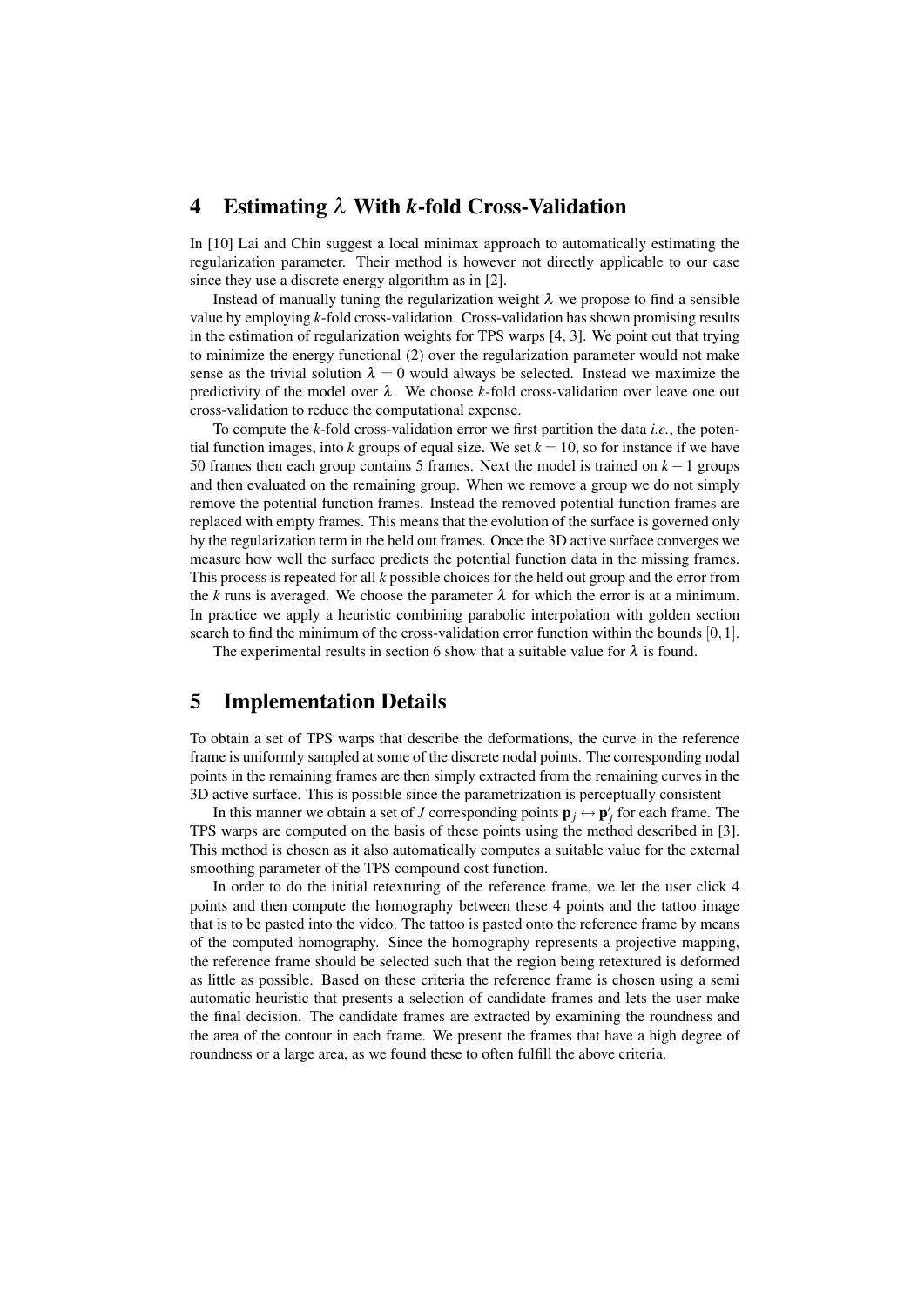When performing the retexturing we first paste the tattoo onto the reference frame and then transfer the tattoo from the reference frame onto the remaining target frames. When transferring the tattoo from the reference frame to the target frame we cannot simply use the forward warp *W* as this would lead to missing pixels in the transferred tattoo. Instead the inverse warp *W*−<sup>1</sup> is first approximated by a homography. This approximation is subsequently refined by solving a non-linear root finding problem.

To approximate the inverse warp we compute the homography H that gives the projective mapping  $H\mathbf{q} = \mathbf{q}'$ , where  $\mathbf{q}$  is a point in the target frame and  $\mathbf{q}'$  is the transferred point in the reference frame. The source point  $q'$  that exactly map onto the target point  $q$ is then computed by solving the non-linear system; find  $\mathbf{q}'$  such that  $W(\mathbf{q}') - \mathbf{q} = \mathbf{0}$ .

## 6 Experimental Results

We review the performance of the proposed method by applying it to real cartoon video sequences. The method has successfully been applied to several video sequences. To illustrate this we have picked two sequences, *Lilo and Stitch* and *Robin Hood*, that best as possible demonstrate the capabilities of our method. Furthermore results are shown that verify the use of *k*-fold cross-validation for estimating the regularization parameter  $\lambda$ .

#### 6.1 Retexturing Results

Figure 2 illustrates our results at some of the different stages in the algorithm. The top row contains 4 unaltered images sampled from the *Robin Hood* sequence. In the remaining rows we have zoomed slightly in on the deforming region of interest, which in this case is the nose. The nose region exhibits non-rigid deformations while being translated, scaled and rotated. In the second row the curve correspondences have been plotted with 4 discrete nodal points marked in red. It should be noted that the red points stay in the same location along the contour of the nose throughout the sequence. The third row displays the deformed warp visualization grid. The deformation grid in the last column is only slightly deformed since this frame is close to the reference frame. In the final row the retextured frames are shown.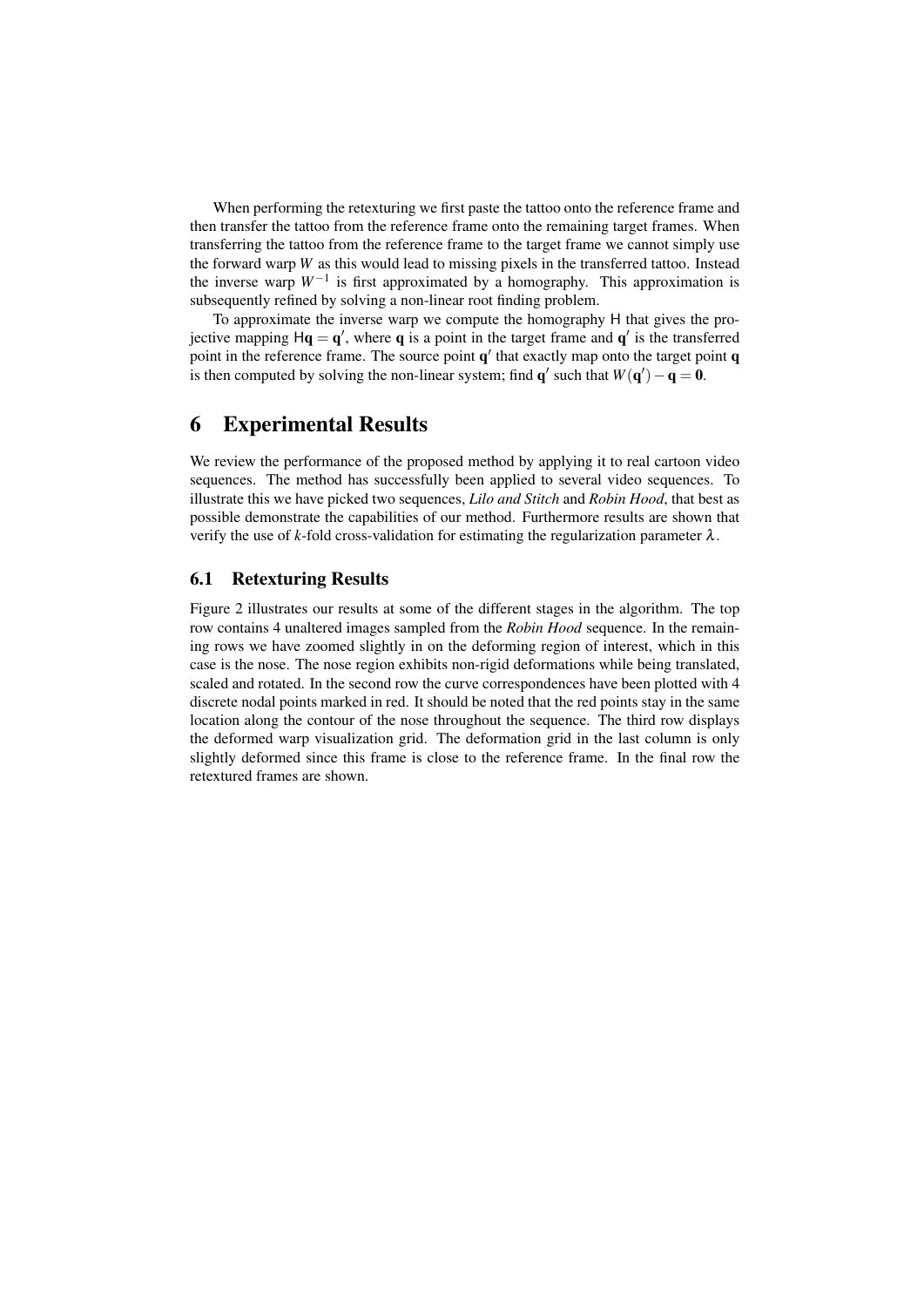

Figure 2: First row: 4 sample frames out of a sequence of 100. Second row: Corresponding curves with 4 points marked. Third row: Grid showing the deformations modeled by the TPS warp. Fourth row: The final retexturing.

Figure 3 shows 4 frames from the *Lilo and Stitch* sequence. The top row displays the unaltered frames, while the bottom row shows the final retexturing. The retexturing pattern is that of a lightbulb.



Figure 3: Top row: 4 sample frames out of a sequence of 40. Bottom row: The same 4 frames as above showing the retexturing.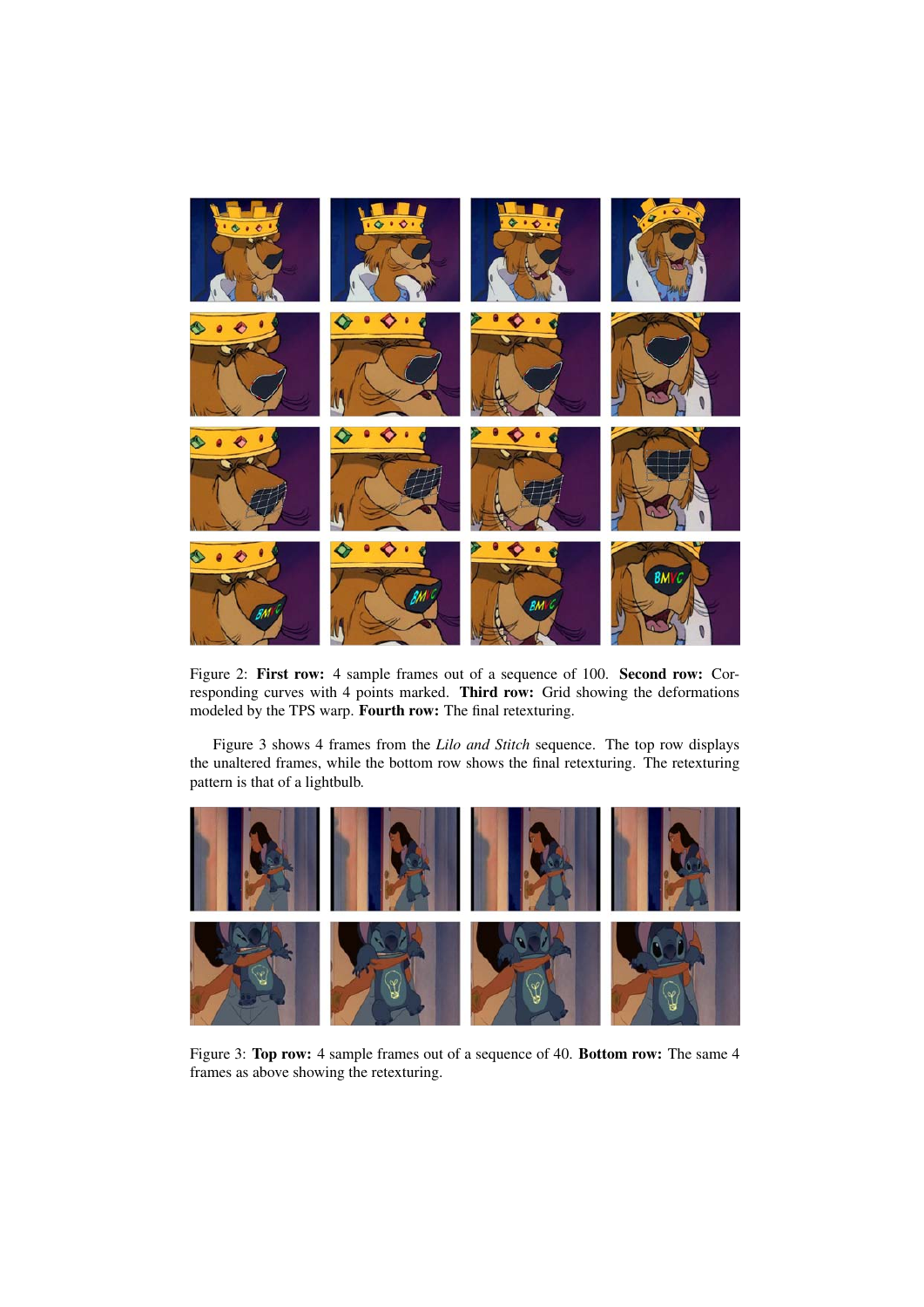#### 6.2 *k*-fold Cross-Validation Results

In figure 4 it is confirmed that selecting the  $\lambda$  value which maximizes the predictivity of the model produces visually pleasing results. Setting  $\lambda$  too high or too low causes the curves in the 3D active surface to converge at undesired local minima, while the solution computed by cross-validation is close to what a human user would chose as being optimal. Figure 4 right side, shows the cross-validation error as a function of  $\lambda$ . The red dashed graph is computed on the basis of the *Robin Hood* sequence while the solid blue graph is for the *Lilo and Stitch* sequence. It is clear that the two graphs have well defined global minima, with  $\lambda = 0.36$  for the *Robin Hood* sequence and  $\lambda = 0.76$  for the *Lilo and Stitch* sequence. Choosing  $\lambda$  too high leads to the potential function energy being mostly ignored giving a solution where each curve in the 3D active surface tends to a circle. On the other hand setting  $\lambda$  too low stops the curves from moving if they are too far from the potential function energy. In both cases the predictivity of the model is poor. It should be noted that the results shown in figure 2 and figure 3 were obtained with the optimal cross-validation values of  $\lambda$ .



Figure 4: Left side: Left, an image from the *Lilo and Stitch* sequence shown with an over regularized solution. Right, same image as on the left but with an under regularized solution. Right side: The cross-validation error as a function of the regularization parameter. Red dashed curve; *Robin Hood* sequence, solid blue curve; *Lilo and Stitch* sequence

## 7 Conclusion

We developed a method for registration and retexturing of cartoon videos that only relies on the presence of strong contours. The image contours were extracted on the basis of color information and a 3D active surface was fitted. The proposed 3D active surface utilized a regularization term which made possible joint contour detection and point to point curve matching. The point to point curve matching was based on minimizing the pointwise difference in curvature between frames. A set of TPS warps were computed, between the selected reference frame and the remaining frames, from points that were uniformly sampled along the curves in the 3D active surface.

Furthermore it was shown that the regularization parameter governing the tradeoff between the regularization term and the potential function could be estimated by *k*-fold cross-validation.

In the experiments we reported visually pleasing results for the retexturing of both the *Lilo and Stitch* and *Robin Hood* sequence.